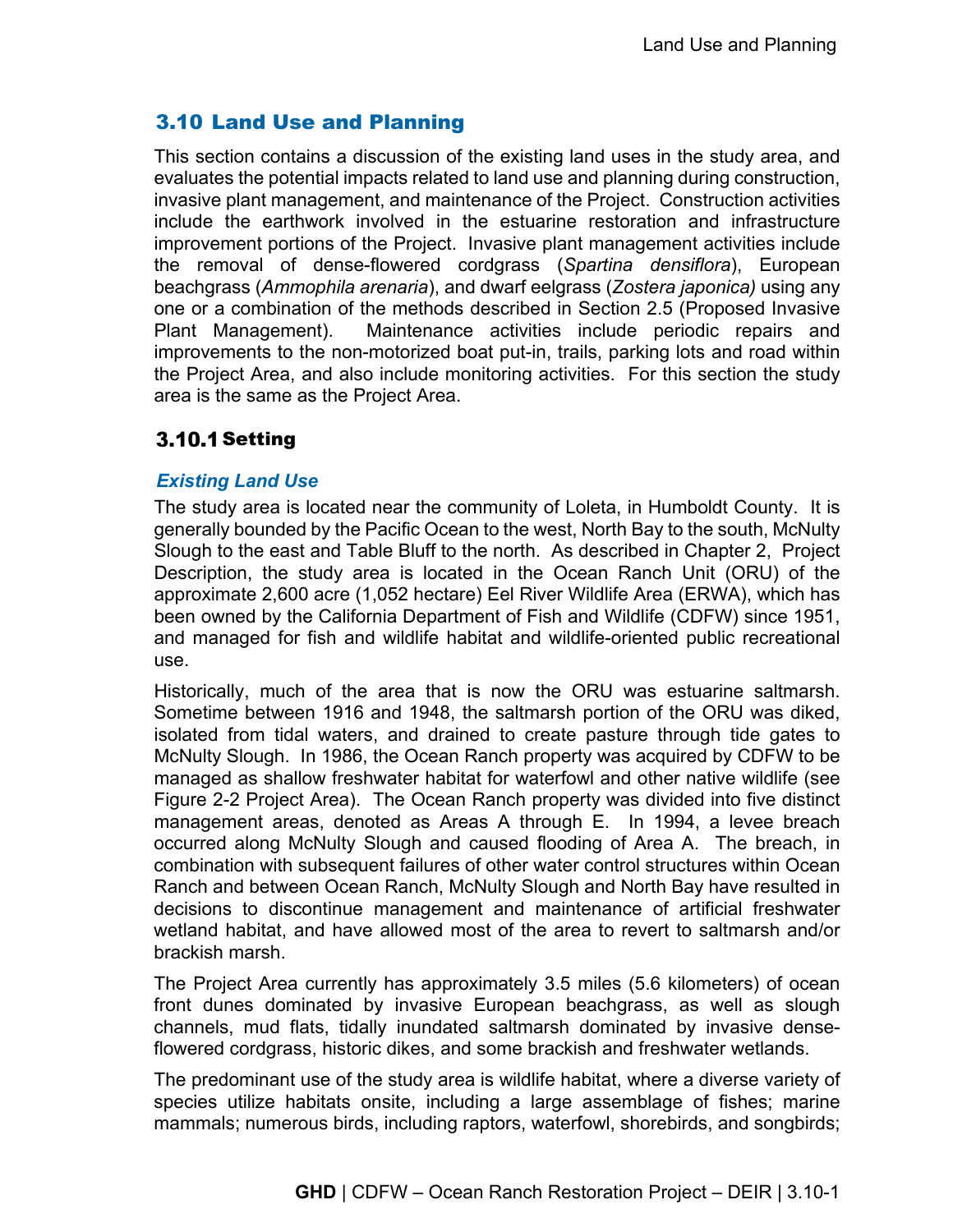amphibians; and reptiles. Primary recreational uses include hunting, wildlife viewing, art, science, spiritual rejuvenation, contemplation, and social gathering.

#### *Surrounding Land Uses*

Land uses in the vicinity of the study area are dominated by agriculture. Recreational opportunities exist north of the study area at the Table Bluff County Park and the South Spit Wildlife Area, as well as southeast of the study area at Crab Park. As noted above, the Project is located within the ERWA, which extends south and east of the study area and contains saltmarsh, pasture, wet meadow, brackish marsh, and coastal scrub. The ERWA also includes one of the largest riparian forests remaining on California's North Coast (CDFW 2018). A wide variety of wildlife utilize the ERWA and recreational uses include fishing, wildlife viewing, birdwatching, hiking and hunting.

### *General Plan Land Use and Zoning*

Lands within the study area are owned by CDFW or are under the jurisdiction of the State Lands Commission (SLC) and are not subject to land use review by Humboldt County. Therefore, a discussion of local and regional land use, planning, or regulatory policies are not included in this section. The following paragraphs specific to the Humboldt County land use designations, zoning, and permitted uses for the study area are included for informative purposes, and to provide context for other analyses in this Draft EIR where the study area has been expanded and where local land use planning policies may apply (see Section 3.0, Introduction).

The study area is located on land designated as predominantly Agricultural Exclusive, and Commercial Recreation in the Humboldt County General Plan. The zoning of the study area is primarily Agriculture Exclusive, 60-acre (24 hectares) minimum (AE-60), combined with Coastal Wetlands (W), Flood Hazard Areas (F), Streams and Riparian Corridor Protection (R), and Transitional Agricultural Lands (T). Principally permitted uses in the AE-60 zone include single family residential, general agriculture, timber production, and cottage industries. Conditionally permitted uses in the AE-60 zone include wetland restoration, fish and wildlife management, watershed management, resource-related recreation and coastal access facilities. Zoning at the northern extent of the study area is Commercial Recreation (CR) with a combining zone of Beach and Dune Areas (B). The principally permitted use in the CR zone includes public recreation. Conditionally permitted uses in the CR zone include a variety of residential, civic, commercial and natural resources uses including fish and wildlife habitat management, watershed management, and wetland restoration. The zoning of slough and other portions of the study area are Natural Resources (NR/R). The principally permitted use for natural resources zoned land is management for fish and wildlife. Conditionally permitted uses in the NR/R zone include wetland restoration, development of hunting blinds and similar minor facilities, improvement of boating facilities in estuaries, access way development and improvement and removal of trees for firewood, disease control and public safety purposes.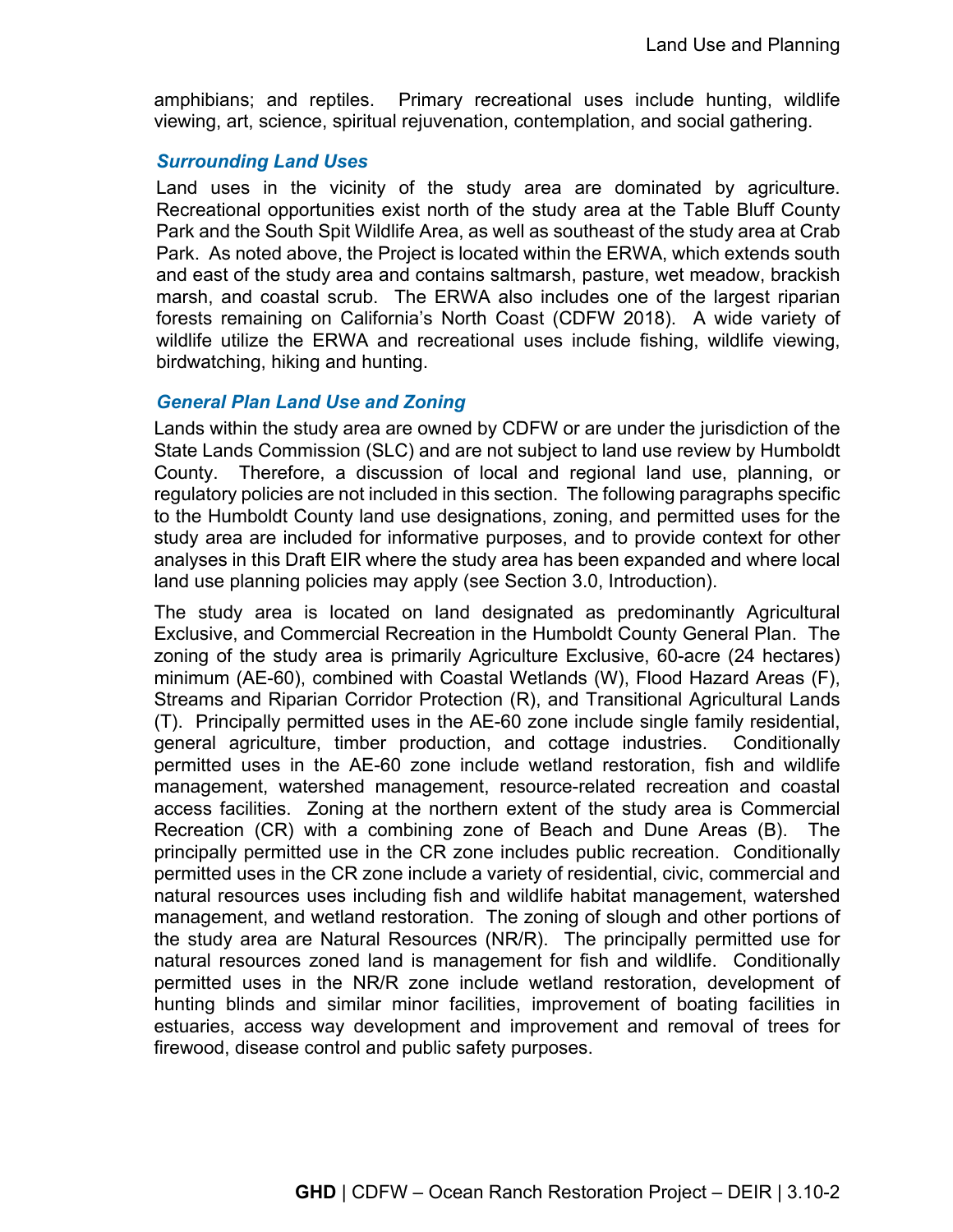# 3.10.2 Regulatory Framework

### *Federal*

There are no federal land use plans, policies or regulations pertaining to the Project.

#### *State*

#### **State Lands Commission Policy**

The SLC is a trustee agency for projects that could directly or indirectly affect sovereign land and their accompanying Public Trust resources or uses. Additionally, because the Project involves work on sovereign land, the SLC will act as a responsible agency under CEQA.

The SLC has jurisdiction and management authority over all ungranted tidelands, submerged lands, and the beds of navigable lakes and waterways across California. The SLC also has certain residual and review authority for tidelands and submerged lands legislatively granted in trust to local jurisdictions. All tidelands and submerged lands, granted or ungranted, as well as navigable lakes and waterways, are subject to the protections of the common law Public Trust Doctrine.

The State of California acquired sovereign ownership of all tidelands and submerged lands and beds of navigable lakes and waterways upon its admission to the United States in 1850. The state holds these lands for the benefit of all people of the state for statewide Public Trust purposes, which include but are not limited to waterborne commerce, navigation, fisheries, water-related recreation, habitat preservation and open space. On tidal waterways, the state's sovereign fee ownership extends landward to the mean high water line, except for areas of fill or artificial accretion or where the boundary has been fixed by agreement or a court (SLC 2018a).

Lands owned by the state and which are under the jurisdiction of the SLC may be leased for such purpose or purposes as the SLC deems advisable including but not limited to, grazing leases and leases for commercial, industrial and recreational purposes. The Project Area is currently under a 49-year General Permit Lease Number PRC 7153.9, granted in 1988, which authorizes levee construction and maintenance for wildlife habitat restoration. The Project, which includes estuarine restoration, would occur within the lease area on tidally influenced state sovereign land and is authorized under the current lease (SLC 2018b).

A portion of the dune restoration area is located outside of the lease area and is on lands the state acquired as swamp and overflowed land. The SLC subsequently transferred jurisdiction and control of the land to CDFW but retained control over all minerals. Upon review of information and SLC records, the SLC has determined that the activities proposed for the dune restoration area will not affect minerals under the jurisdiction of the SLC (SLC 2018b).

Although a lease amendment is not required, the SLC policy pertaining to amendments, modifications or revocations to granted tidal or submerged lands is listed below.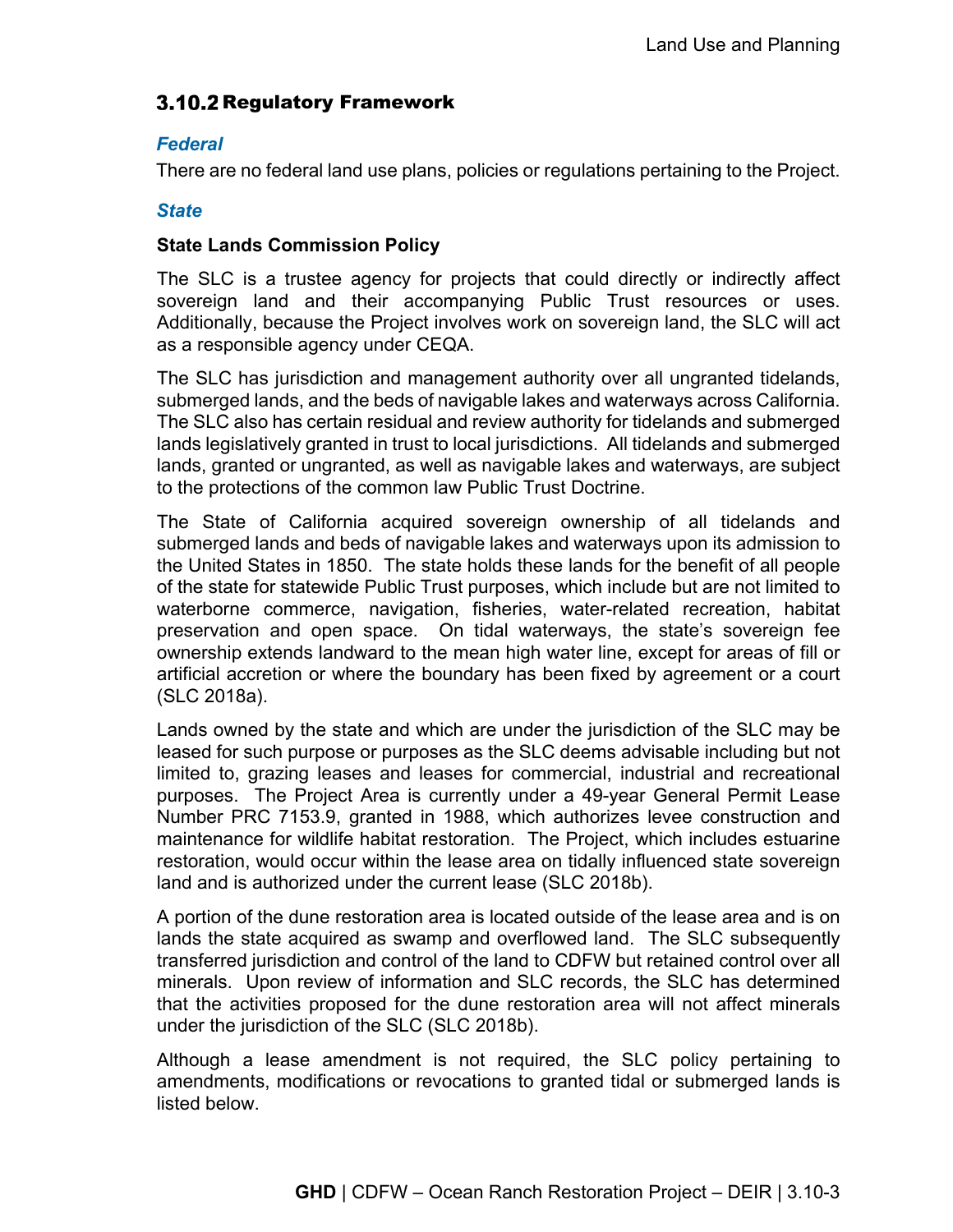*Public Resources Code, Division 6. Public Lands, Part 2. Leasing of Public Lands.*

*Chapter 2. Development and Improvement of Granted Tide and Submerged Lands [6701-6707]*

*6701. Subject to the provisions of Section 6702, no amendment, modification, or revocation, in whole or in part, of any grant of tide or submerged lands heretofore made or that may be hereafter made by the Legislature shall impair or affect the rights or obligations of third parties, including lessees, lenders for value, holders of contracts conferring the right to the use and occupation of, or the right to conduct operations upon or within such lands, arising from leases, contracts, or other instruments lawfully entered into prior to the effective date of such amendment, modification or revocation.* 

## **California Coastal Act Policy**

The Project is within the California's Coastal Zone. Multiple California Coastal Act (Coastal Act) policies governing land and marine resources apply to the Project. Coastal Act sections applicable to land use include:

*Section 30001.5Legislative findings and declarations; goals*

*The Legislature further finds and declares that the basic goals of the state for the coastal zone are to:*

- *(a) Protect, maintain, and, where feasible, enhance and restore the overall quality of the coastal zone environment and its natural and artificial resources.*
- *(b) Assure orderly, balanced utilization and conservation of coastal zone resources taking into account the social and economic needs of the people of the state.*
- *(c) Maximize public access to and along the coast and maximize public recreational opportunities in the coastal zone consistent with sound resources conservation principles and constitutionally protected rights of private property owners.*
- *(d) Assure priority for coastal-dependent and coastal-related development over other development on the coast.*
- *(e) Encourage state and local initiatives and cooperation in preparing procedures to implement coordinated planning and development for mutually beneficial uses, including educational uses, in the coastal zone.*

### *Section 30230 Marine resources; maintenance*

*Marine resources shall be maintained, enhanced, and where feasible, restored. Special protection shall be given to areas and species of special biological or economic significance. Uses of the marine*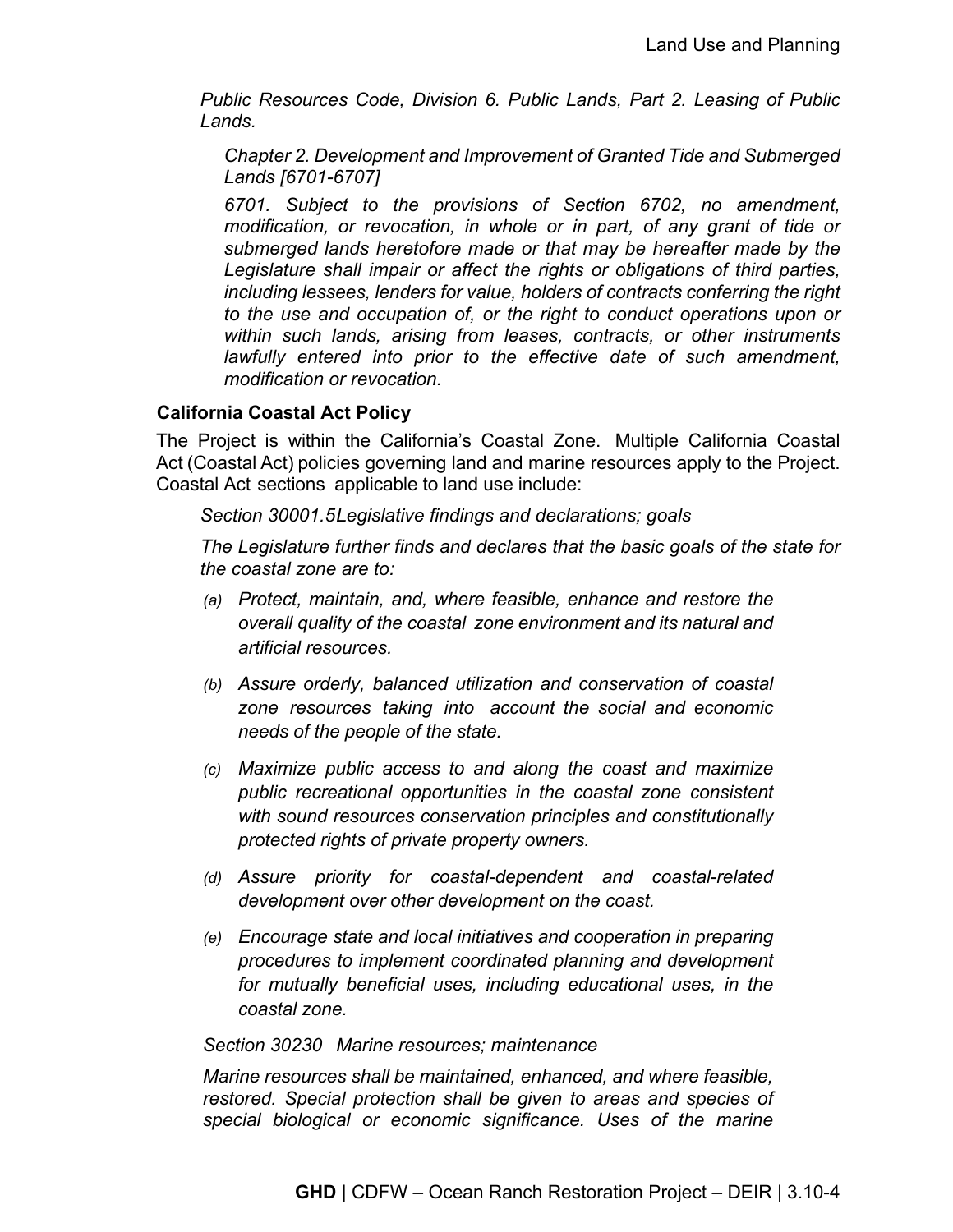*environment shall be carried out in a manner that will sustain the biological productivity of coastal waters and that will maintain healthy populations of all species of marine organisms adequate for long-term commercial, recreational, scientific, and educational purposes.*

*Section 30233 Diking, filling or dredging; continued movement of sediment and nutrients*

- *(a) The diking, filling, or dredging of open coastal waters, wetlands, estuaries, and lakes shall be permitted in accordance with other applicable provisions of this division, where there is no feasible less environmentally damaging alternative, and where feasible mitigation measures have been provided to minimize adverse environmental effects, and shall be limited to the following:*
	- *(1) New or expanded port, energy, and coastal-dependent industrial facilities, including commercial fishing facilities.*
	- *(2) Maintaining existing, or restoring previously dredged, depths in existing navigational channels, turning basins, vessel berthing and mooring areas, and boat launching ramps.*
	- *(3) In open coastal waters, other than wetlands, including streams, estuaries, and lakes, new or expanded boating facilities and the placement of structural pilings for public recreational piers that provide public access and recreational opportunities.*
	- *(4) Incidental public service purposes, including, but not limited to, burying cables and pipes or inspection of piers and maintenance of existing intake and outfall lines.*
	- *(5) Mineral extraction, including sand for restoring beaches, except in environmentally sensitive areas.*
	- *(6) Restoration purposes.*
	- *(7) Nature study, aquaculture, or similar resource-dependent activities.*
- *(b) Dredging and spoils disposal shall be planned and carried out to avoid significant disruption to marine and wildlife habitats and water circulation. Dredge spoils suitable for beach replenishment should be transported for such purposes to appropriate beaches or into suitable longshore current systems.*
- *(c) In addition to the other provisions of this section, diking, filling, or dredging in existing estuaries and wetlands shall maintain or enhance the functional capacity of the wetland or estuary.*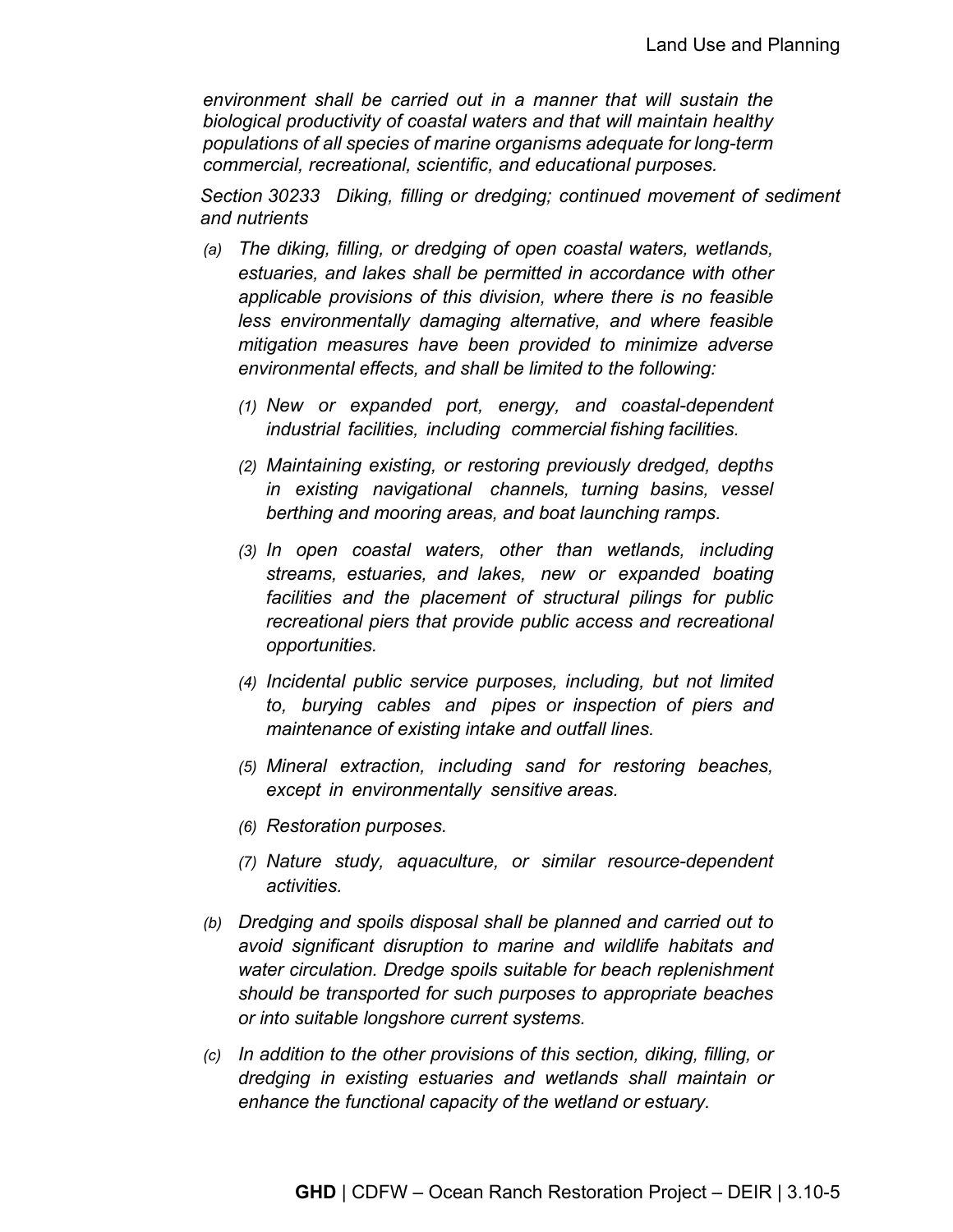*(d) Erosion control and flood control facilities constructed on watercourses can impede the movement of sediment and nutrients, which would otherwise be carried by storm runoff into coastal waters. To facilitate the continued delivery of these sediments to the littoral zone, whenever feasible, the material removed from these facilities may be placed at appropriate points on the shoreline in accordance with other applicable provisions of this division, where feasible mitigation measures have been provided to minimize adverse environmental effects. Aspects that shall be considered before issuing a coastal development permit*  for such purposes are the method of placement, time of year of *placement, and sensitivity of the placement area.*

*Section 30241 Prime agricultural land; maintenance in agricultural production* 

*The maximum amount of prime agricultural land shall be maintained in agricultural production to assure the protection of the areas' agricultural economy, and conflicts shall be minimized between agricultural and urban land uses through all of the following:*

- *(a) By establishing stable boundaries separating urban and rural areas, including, where necessary, clearly defined buffer areas to minimize conflicts between agricultural and urban land uses.*
- *(b) By limiting conversions of agricultural lands around the periphery of urban areas to the lands where the viability of existing agricultural use is already severely limited by conflicts with urban uses or where the conversion of the lands would complete a logical and viable neighborhood and contribute to the establishment of a stable limit to urban development.*
- *(c) By permitting the conversion of agricultural land surrounded by urban uses where the conversion of the land would be consistent with Section 30250.*
- *(d) By developing available lands not suited for agriculture prior to the conversion of agricultural lands.*
- *(e) By assuring that public service and facility expansions and nonagricultural development do not impair agricultural viability, either through increased assessment costs or degraded air and water quality.*
- *(f) By assuring that all divisions of prime agricultural lands, except those conversions approved pursuant to subdivision (b), and all development adjacent to prime agricultural lands shall not diminish the productivity of such prime agricultural lands.*

The Project is funded in part by the National Oceanic and Atmospheric (NOAA) Restoration Center through a Community-Based Restoration Program (CRP) Grant. As a federal funding agency, the NOAA Restoration Center has requested the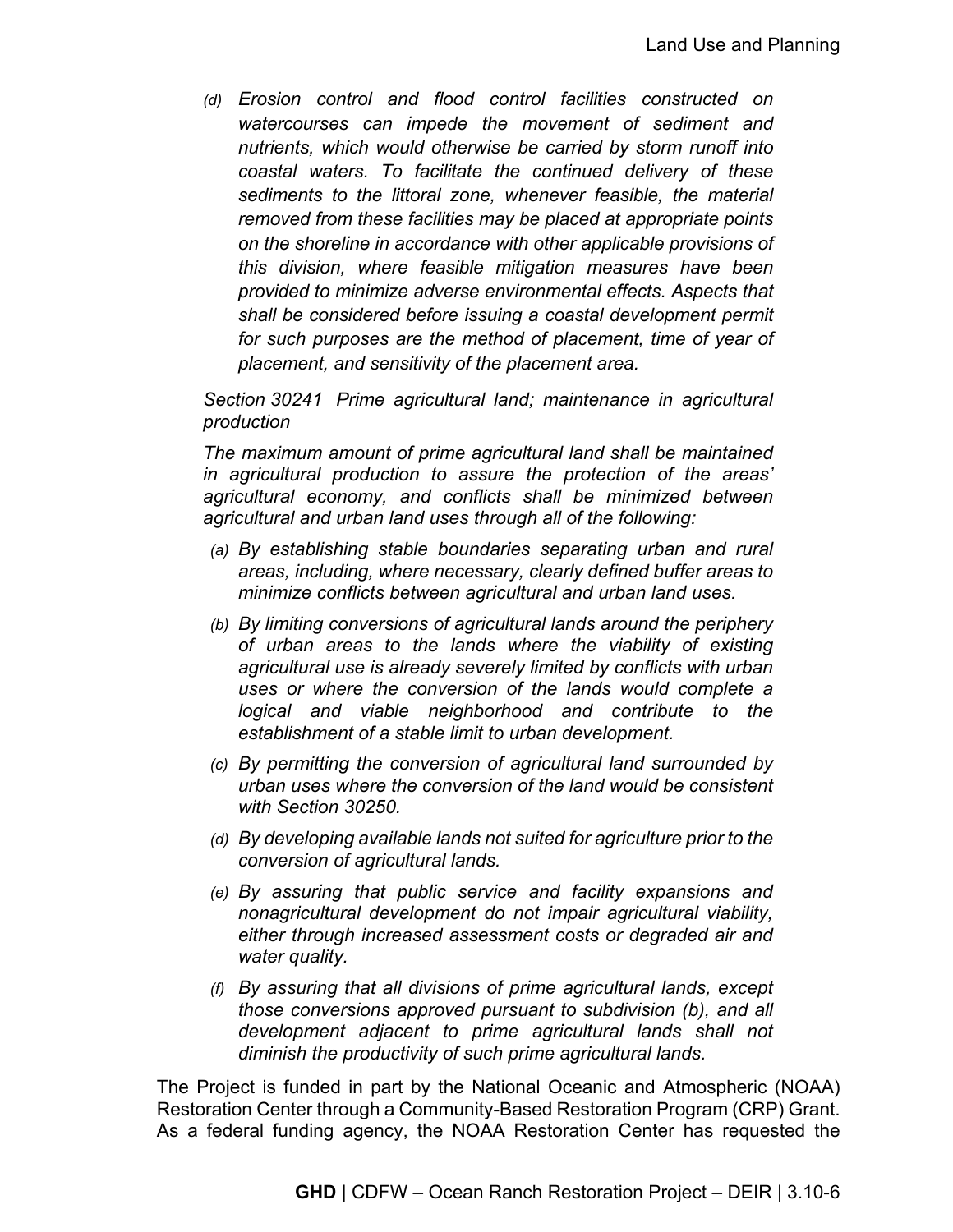California Coastal Commission (CCC) review the Project using the Federal Consistency review process described in the Coastal Zone Management Act (CZMA), rather than through issuance of a Coastal Development Permit. Subject to the federal consistency provisions of CZMA, the NOAA Restoration Center will submit a Consistency Determination to the CCC that includes a detailed description of the Project, a discussion of anticipated coastal effects, and an evaluation of the Project's consistency with the policies of the Coastal Act, as well as a statement indicating that Project will be undertaken in a manner that is consistent to the maximum extent practicable with the California Coastal Management Program.

## *Regional and Local*

As described above, lands within the Project Area are owned by CDFW or are under the jurisdiction of the SLC and are not subject to land use review by Humboldt County. Therefore, a discussion of local and regional land use, planning, or regulatory policies are not included in this section.

## 3.10.3 Evaluation Criteria and Significance Thresholds

The Project would cause a significant impact related to land use and planning, as defined by the CEQA Guidelines (Appendix G), if it would:

- Physically divide an established community; or
- Cause a significant environmental impact due to a conflict with any land use plan, policy, or regulation adopted for the purpose of avoiding or mitigating an environmental effect.

## 3.10.4 Methodology

As described above, the study area for land use and planning is the same as the Project Area, and contains uplands, tidal lands and submerged lands. A significant impact would occur if implementation of the Project would result in inconsistencies or conflicts on these lands with the adopted goals and policies of applicable rules and regulations of the Coastal Act or SLC.

### *Areas of No Project Impact*

Construction, invasive plant management and maintenance of the Project would not result in impacts related to one of the significance criterion identified in Appendix G of the current CEQA Guidelines. Because the Project would not impact the following significance criteria, this criterion is not discussed further in the impact analysis:

• **Would the Project physically divide an established community?** There are no residential uses within the study area and the study area is not part of an established community. The nearest community is Loleta, located approximately four miles (6.4 kilometers) to the east. No aspect of the Project would physically divide the community of Loleta or other established community.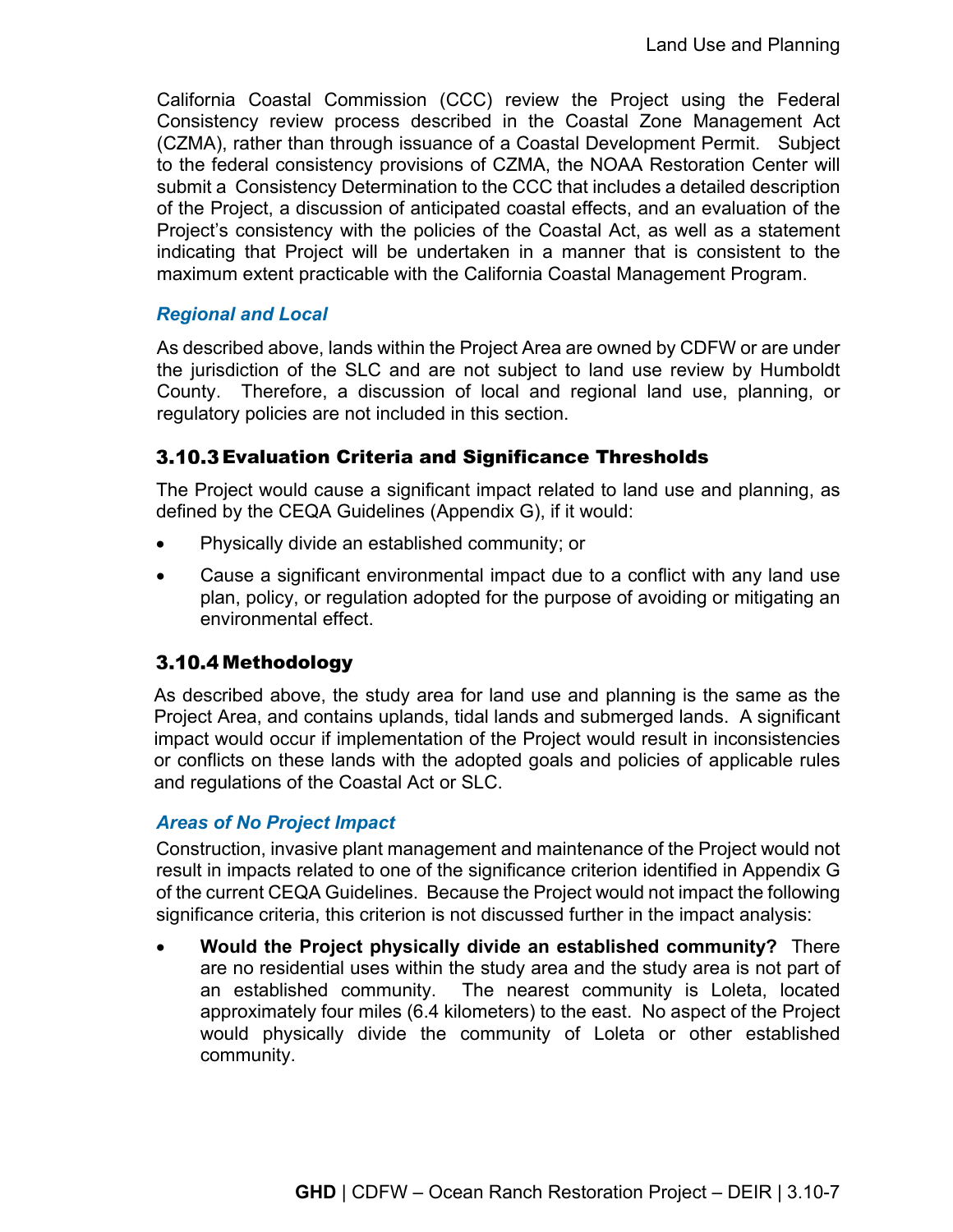## 3.10.5 Impacts and Mitigation Measures

### **Impact: LU-1: Would the Project cause a significant environmental impact due to a conflict with any land use plan, policy, or regulation adopted for the purpose of avoiding or mitigating an environmental effect?**

The study area has been managed for wetlands and wildlife habitat for nearly five decades. The Project would improve the tidal hydrologic function onsite and would not cause a major deviation from the land uses practiced onsite for the last fifty years.

The wetlands and slough features within the study area were modified in the early part of the 20<sup>th</sup> century through the construction of levees which created "dry" land conditions able to support agricultural use. The study area has not been utilized for agricultural use since the 1980's, however approximately 28 acres (11.3 hectares) of the study area is considered to contain prime farmland if irrigated (NRCS 2017). This soil type is thought to be a remnant feature resulting from the land modifications described above, which is further discussed in Section 3.2 (Agricultural & Forestry Resources).

The CCC has jurisdiction over the study area and requires projects be consistent with the Coastal Act. California Coastal Act Sections 30001.5, 30230, 30233, and 30241 were determined to be applicable to the Project. Section 30001.5 focuses on the protection, restoration, and conservation of coastal resources, as well as maximizing access to coastal resources. Section 30230 focuses on maintaining, enhancing, and, where feasible, restoring marine resources. Section 30233 lists the allowable reasons for diking, filling, or dredging within the coastal zone. Section 30241 seeks to maintain the maximum amount of prime agricultural land, to ensure the protection of the area's agricultural economy, and minimize conflicts between agricultural and urban land uses. The Project's primary purpose is habitat restoration and improved public access. The Project would restore and enhance the Project Area through restoration of 571 acres (231 hectares) of saltmarsh, and 279 acres (113 hectares) of coastal dunes, as well as provide additional recreational opportunities through creation of a non-motorized trail system, boat put-in, and other recreational amenities. Restoration is also an allowable reason for diking, filling, or dredging within the coastal zone. Accordingly, the Project would be consistent with Section 30001.5, 30230, and 30233 of the Coastal Act.

In regards to Section 30241, although the study area contains some land designated as Prime Farmland, implementation of the Project would not interfere with agriculture production nor would it convert the prime farmland to an urban use. The study area is not currently being utilized for agricultural use – and has not been for nearly 30 years - and therefore would not conflict with Section 30241 of the Coastal Act. A discussion of how the Project complies with other agriculture-related policies of the Coastal Act is provided in Section 3.2 (Agriculture and Forestry Resources). In addition, the NOAA Restoration Center will submit a Consistency Determination to the CCC to verify the Project is consistent to the maximum extent possible with the Coastal Act.